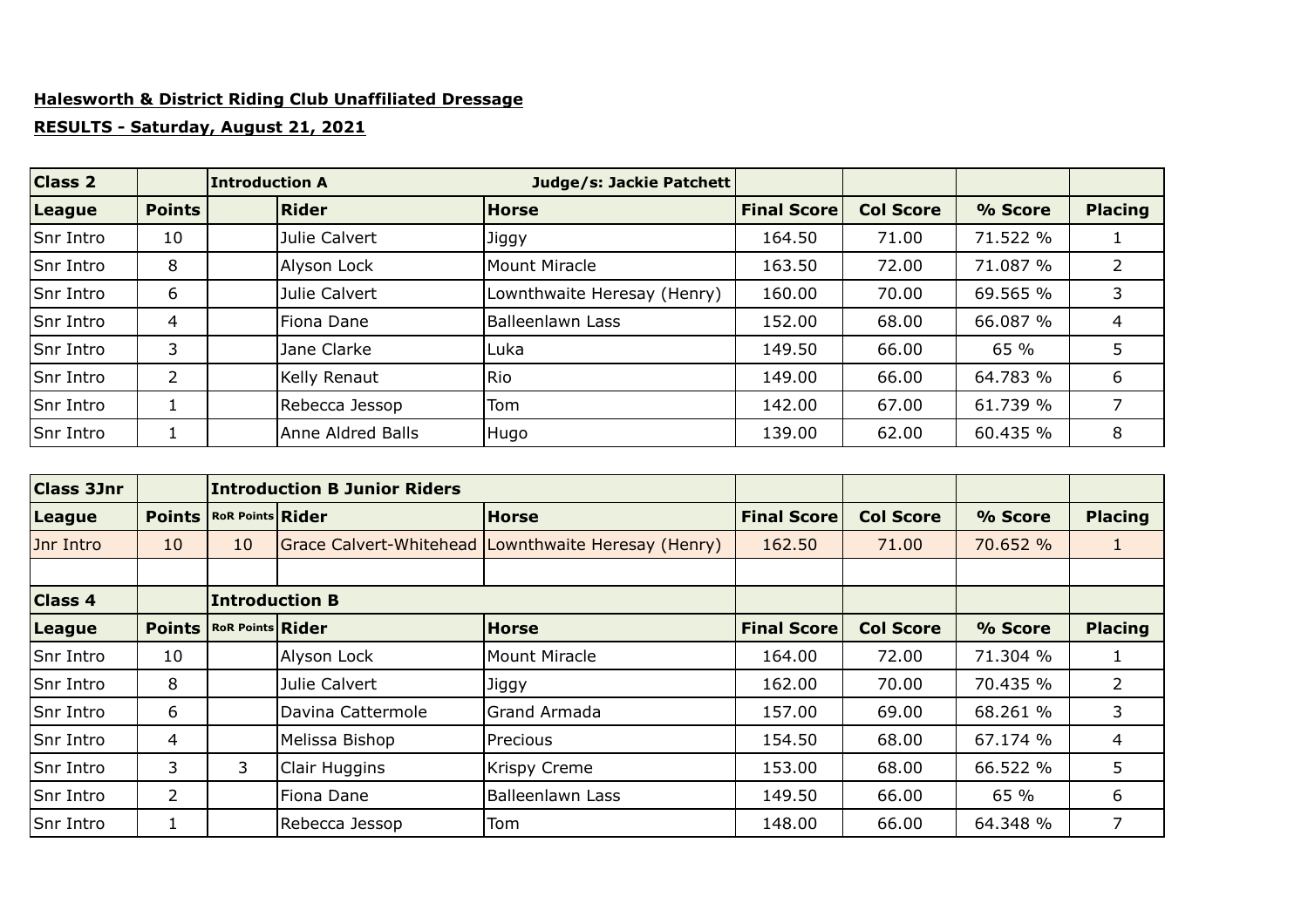| $\overline{\text{Class } 6}$ |    | <b>Preliminary 15</b>              |                   | Judge/s: Dena Green |                    |                  |         |                |
|------------------------------|----|------------------------------------|-------------------|---------------------|--------------------|------------------|---------|----------------|
| League                       |    | <b>Points   RoR Points   Rider</b> |                   | Horse               | <b>Final Score</b> | <b>Col Score</b> | % Score | <b>Placing</b> |
| <b>Snr Prelim</b>            | 10 |                                    | Joanna Maclean    | Drum Owen           | 167.00             | 66.00            | 66.8%   |                |
| Snr Prelim                   | 8  |                                    | Kelly Chaston     | Marley              | 161.00             | 63.00            | 64.4 %  |                |
| <b>Snr Prelim</b>            | 6  |                                    | Melissa Bishop    | Precious            | 160.00             | 63.00            | 64 %    |                |
| Snr Prelim                   | 4  | 4                                  | Ellie Towler      | <b>Krispy Creme</b> | 156.00             | 62.00            | 62.4 %  |                |
| Snr Prelim                   | 3  |                                    | Davina Cattermole | Grand Armada        | 152.50             | 64.00            | 61 %    |                |
| <b>Snr Prelim</b>            |    |                                    | Angela Fleming    | Daring Dream        | 152.50             | 61.00            | 61 %    | 6              |

| Class 7    |               | <b>Preliminary 17A</b> |                         |                    |                  |          |                |
|------------|---------------|------------------------|-------------------------|--------------------|------------------|----------|----------------|
| League     | <b>Points</b> | Rider                  | <b>Horse</b>            | <b>Final Score</b> | <b>Col Score</b> | % Score  | <b>Placing</b> |
| Snr Prelim | 10            | lMia Hill              | Destiny                 | 193.50             | 67.00            | 66.724 % |                |
| Snr Prelim | 8             | Angela Fleming         | Daring Dream            | 192.00             | 66.00            | 66.207 % |                |
| Snr Prelim | 6             | Eleanor Towler         | <b>Greenlands Molly</b> | 189.50             | 65.00            | 65.345 % |                |
| Snr Prelim | 4             | Tanya Rowe             | Cooper                  | 188.00             | 63.00            | 64.828 % | 4              |
| Snr Prelim | 3             | Kelly Chaston          | Marley                  | 179.00             | 63.00            | 61.724 % |                |

| Class 8    |    | <b>Novice 37A</b>                  |                    |                         |                    |                  |          |                |
|------------|----|------------------------------------|--------------------|-------------------------|--------------------|------------------|----------|----------------|
| League     |    | <b>Points   RoR Points   Rider</b> |                    | <b>Horse</b>            | <b>Final Score</b> | <b>Col Score</b> | % Score  | <b>Placing</b> |
| Snr Novice | 10 |                                    | Eleanor Towler     | <b>Greenlands Molly</b> | 177.50             | 52.00            | 65.741 % |                |
| Snr Novice | 8  |                                    | Eleanor Towler     | Buzz                    | 177.00             | 53.00            | 65.556 % |                |
| Snr Novice | 6  |                                    | Sonya Farrell      | Fandi                   | 176.50             | 52.00            | 65.37 %  |                |
| Snr Novice | 4  |                                    | Mia Hill           | Destiny                 | 173.50             | 52.00            | 64.259 % | 4              |
| Snr Novice | 3  |                                    | Rose Adcroft Piels | Fernhill GoGo           | 173.00             | 50.00            | 64.074 % | 5              |
| Snr Novice | 2  |                                    | Tanya Rowe         | Cooper                  | 168.00             | 50.00            | 62.222 % | 6              |
| Snr Novice |    |                                    | Yvonne Proctor     | Nakatani                | 143.00             | 42.00            | 52.963 % |                |